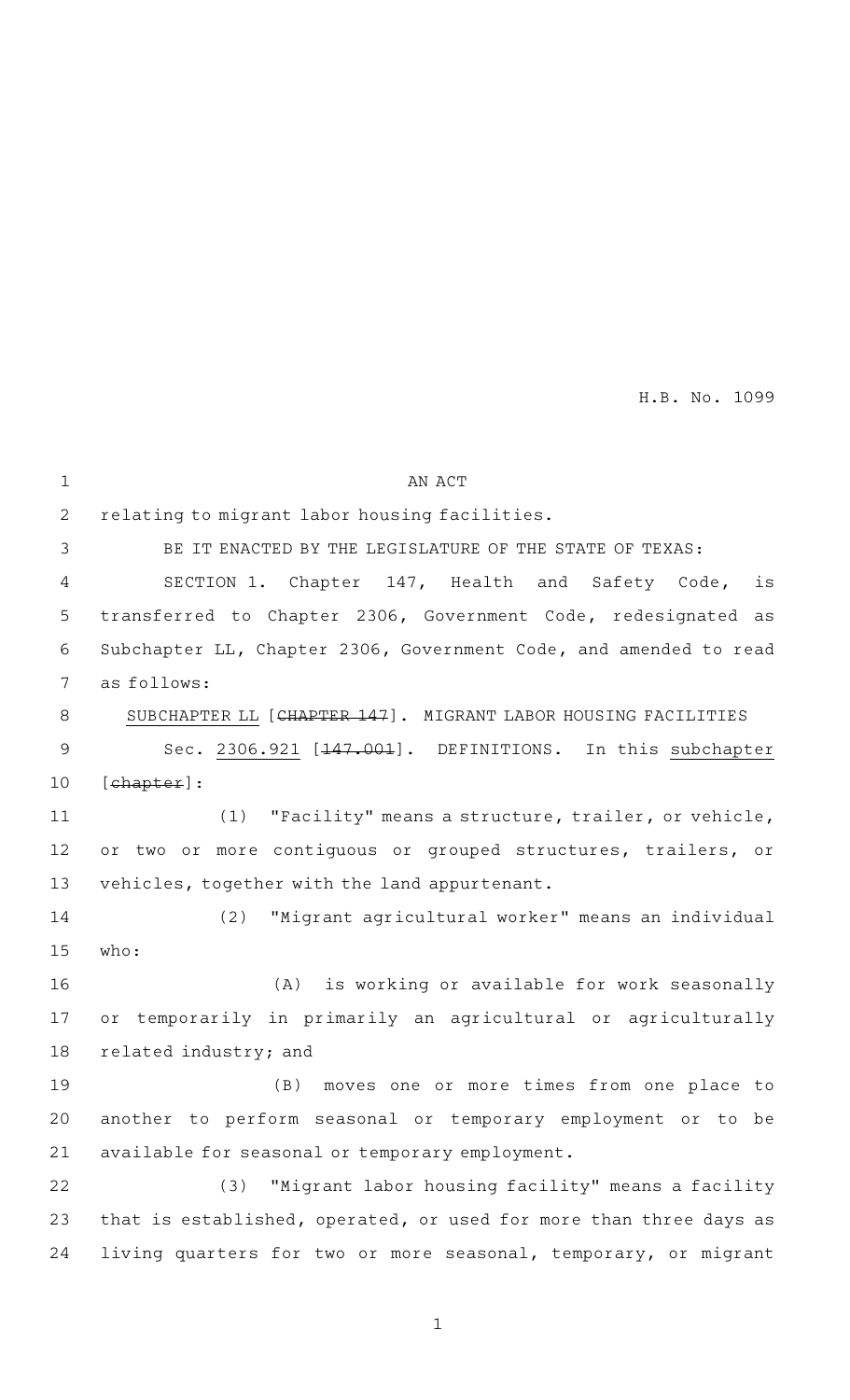families or three or more seasonal, temporary, or migrant workers, whether rent is paid or reserved in connection with the use of the facility. 1 2 3

(4) "Person" means an individual, association, partnership, corporation, or political subdivision. 4 5

Sec. 2306.922 [<del>147.002</del>]. LICENSE REQUIRED. A person may not establish, maintain, or operate a migrant labor housing facility without obtaining a license from the department. 6 7 8

Sec. 2306.923 [<del>147.003</del>]. LICENSE APPLICATION; APPLICATION INSPECTION. (a) To receive a migrant labor housing facility license, a person must apply to the department according to rules adopted by the board and on a form prescribed by the board. 9 10 11 12

(b) The application must be made not later than the 45th day before the intended date of operation of the facility. 13 14

15

 $(c)$  The application must state:

(1) the location and ownership of the migrant labor housing facility; 16 17

(2) the approximate number of persons to be accommodated; 18 19

20

 $(3)$  the probable periods of use of the facility; and

21

 $(4)$  any other information required by the board.

(d) The application must be accompanied by the license fee. Sec. 2306.924 [147.004]. INSPECTION. The department shall inspect the migrant labor housing facility not later than the 30th day after the date of receipt of a complete application and the fee. Sec. 2306.925 [<del>147.005</del>]. FAILURE TO MEET STANDARDS; 22 23 24 25 26

REINSPECTION. (a) If a migrant labor housing facility for which a 27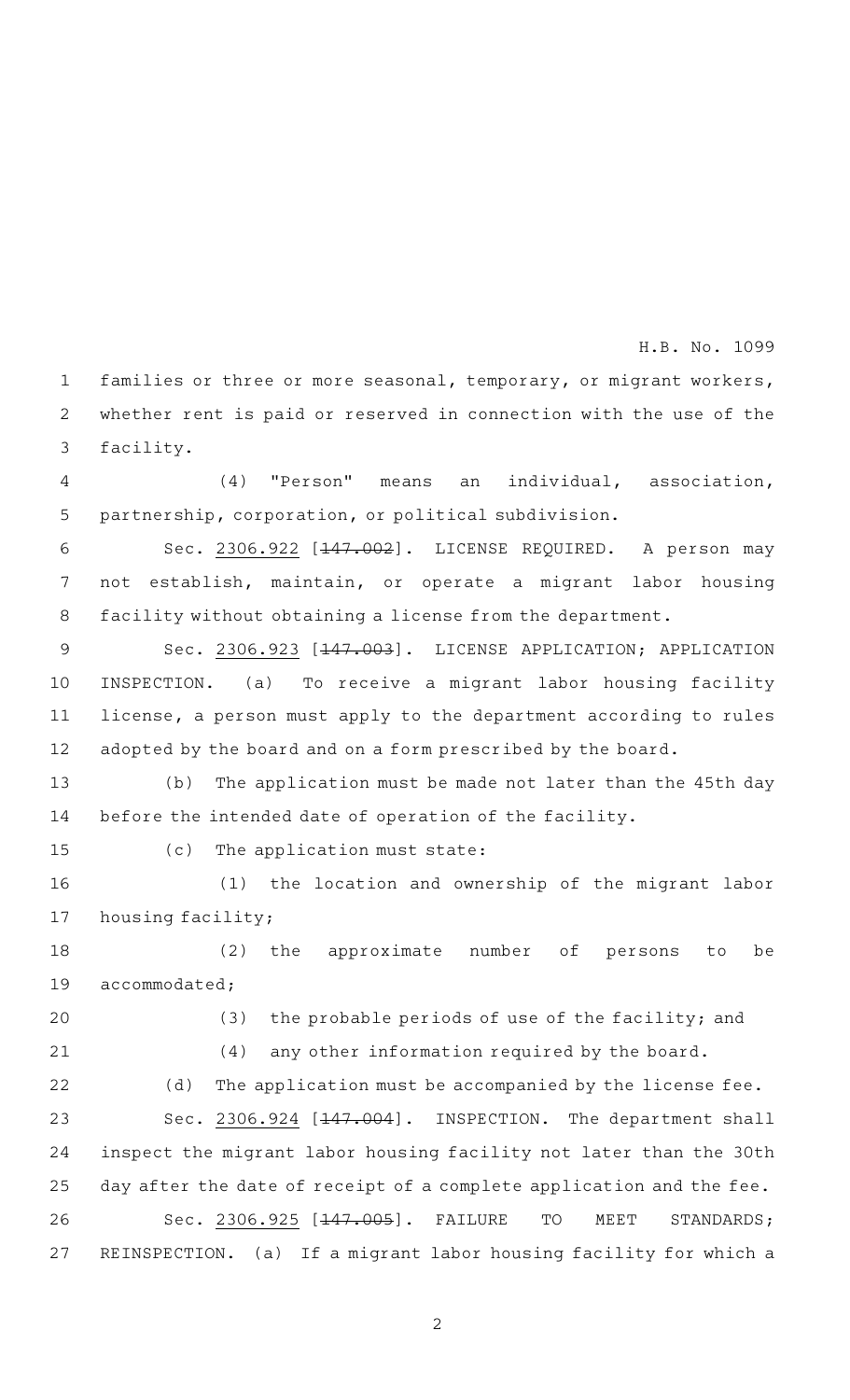license application is made does not meet the reasonable minimum standards of construction, sanitation, equipment, and operation required by rules adopted under this subchapter [chapter], the department at the time of inspection shall give the license applicant the reasons that the facility does not meet those standards. The applicant may request the department to reinspect the facility not later than the 60th day after the date on which the reasons are given. 1 2 3 4 5 6 7 8

(b) If a facility does not meet the standards on reinspection, the applicant must submit a new license application as provided by Section 2306.923 [146.003]. 9 10 11

Sec. 2306.926 [<del>147.006</del>]. LICENSE ISSUANCE; TERM; NOT TRANSFERABLE. (a) The department shall issue a license to establish, maintain, and operate a migrant labor housing facility if the facility meets the standards of construction, sanitation, equipment, and operation required by rules adopted under this subchapter [chapter]. 12 13 14 15 16 17

(b) The license expires on the first anniversary of the date of issuance. 18 19

(c) The license issued under this subchapter [chapter] is not transferable. 20 21

Sec. 2306.927 [147.007]. LICENSE POSTING. A person who holds a license issued under this subchapter [chapter] shall post the license in the migrant labor housing facility at all times during the maintenance or operation of the facility. 22 23 24 25

Sec. 2306.928 [<del>147.008</del>]. INSPECTION OF FACILITIES. An authorized representative of the department, after giving or making 26 27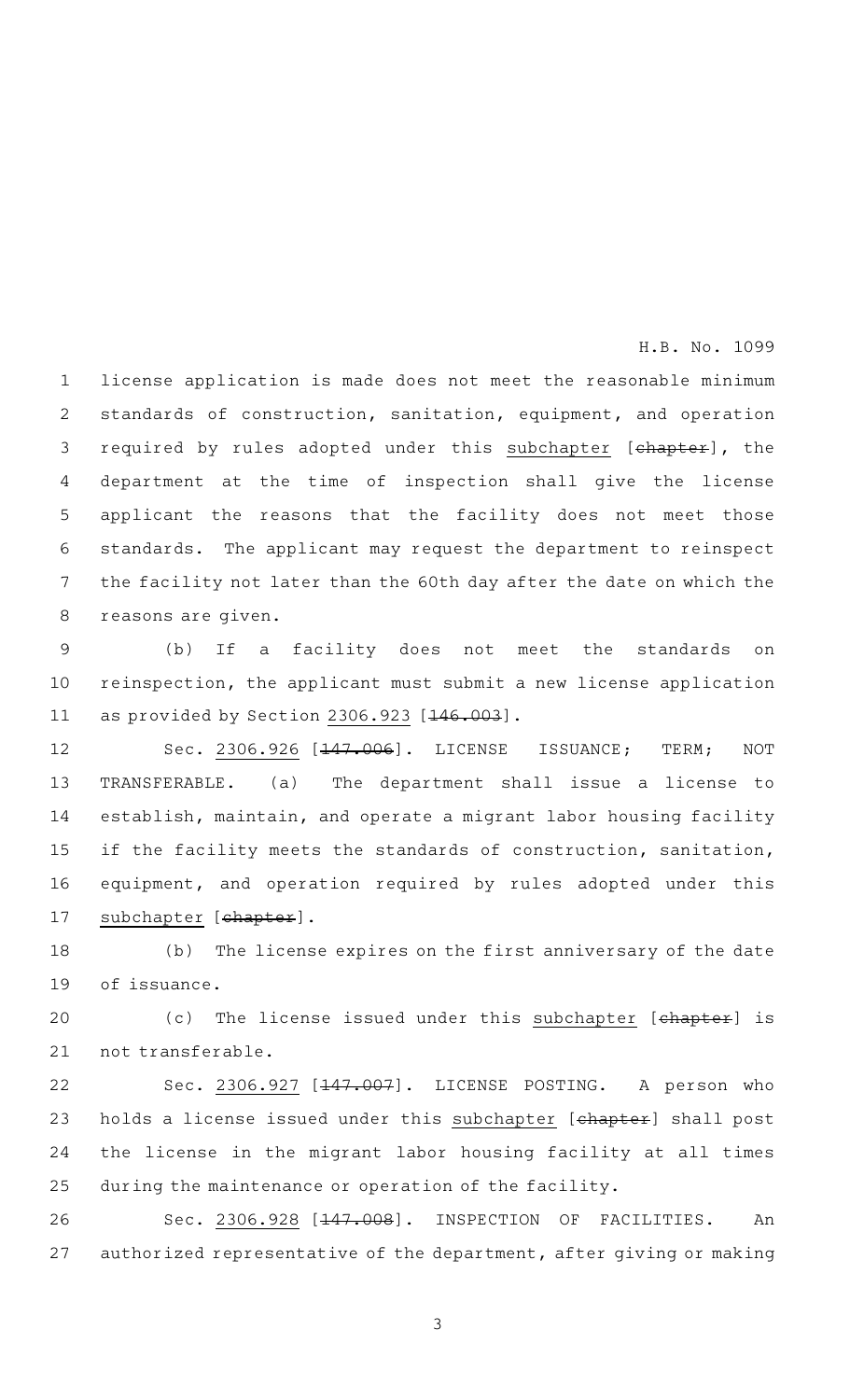a reasonable attempt to give notice to the operator of a migrant labor housing facility, may enter and inspect the facility during reasonable hours and investigate conditions, practices, or other matters as necessary or appropriate to determine whether a person has violated this subchapter [chapter] or a rule adopted under this subchapter [chapter]. 1 2 3 4 5 6

Sec. 2306.929  $[147.009]$ . FEE. The board shall set the license fee in an amount not to exceed \$250 [\$100]. 7 8

Sec. 2306.930 [<del>147.010</del>]. SUSPENSION OR REVOCATION OF LICENSE. (a) The department may suspend or revoke a license for a violation of this subchapter [chapter] or a rule adopted under this subchapter [chapter]. 9 10 11 12

(b) Chapter  $2001[\textit{,-}$  Government Code] and department rules for holding a contested case hearing govern the procedures for the suspension or revocation of a license issued under this subchapter [chapter]. 13 14 15 16

(c)AAA hearing conducted under this section must be held in the county in which the affected migrant labor housing facility is located. 17 18 19

Sec. 2306.931 [<del>147.011</del>]. ENFORCEMENT; ADOPTION OF RULES. (a) The department shall enforce this subchapter [chapter]. 20 21

(b) The board shall adopt rules to protect the health and safety of persons living in migrant labor housing facilities. 22 23

(c) The board by rule shall adopt standards for living quarters at a migrant labor housing facility, including standards relating to: 24 25 26

27

 $(1)$  construction of the facility;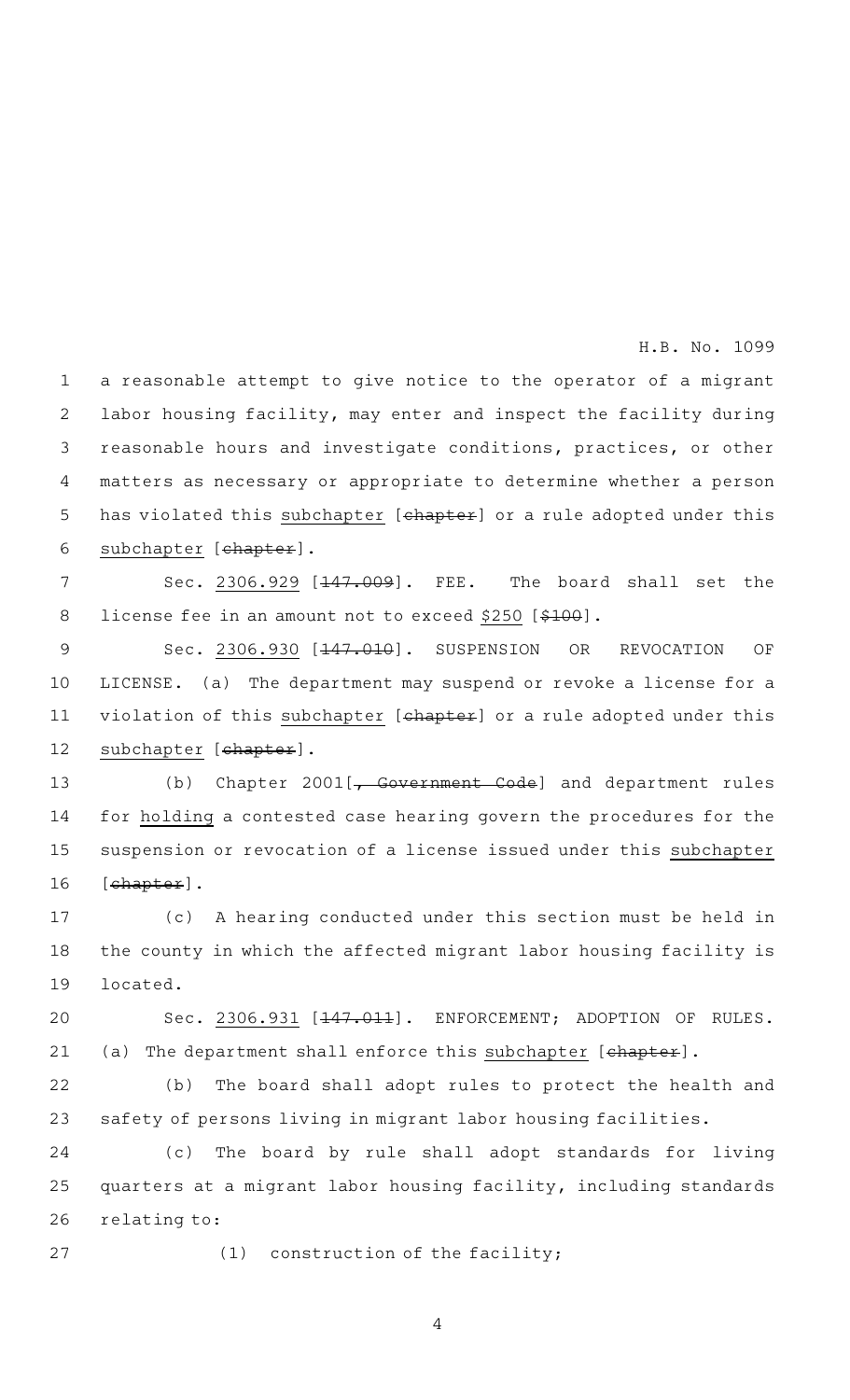| $\mathbf{1}$   | (2)<br>sanitary conditions;                                             |
|----------------|-------------------------------------------------------------------------|
| 2              | water supply;<br>(3)                                                    |
| 3              | (4)<br>toilets;                                                         |
| 4              | (5)<br>sewage disposal;                                                 |
| 5              | (6)<br>storage, collection, and disposal of refuse;                     |
| 6              | (7)<br>light and air;                                                   |
| 7              | (8)<br>safety requirements;                                             |
| 8              | (9)<br>fire protection;                                                 |
| $\overline{9}$ | (10)<br>equipment;                                                      |
| 10             | (11)<br>maintenance and operation of the facility; and                  |
| 11             | (12)<br>any other matter appropriate or necessary for the               |
| 12             | protection of the health and safety of the occupants.                   |
| 13             | (d)<br>An employee or occupant of a migrant labor housing               |
| 14             | facility who uses the sanitary or other facilities furnished for        |
| 15             | the convenience of employees or occupants shall comply with the         |
| 16             | rules adopted under Subsection (b) or (c).                              |
| 17             | The board by rule shall adopt minimum standards for<br>(e)              |
| 18             | issuing, revoking, or suspending a license issued under this            |
| 19             | subchapter [ <del>chapter</del> ].                                      |
| 20             | Sec. 2306.932 [ <del>147.012</del> ]. INJUNCTIVE<br>(a)<br>RELIEF.<br>Α |
| 21             | district court for good cause shown in a hearing and on application     |
| 22             | by the department, a migrant agricultural worker, or the worker's       |
| 23             | representative may grant a temporary or permanent injunction to         |
| 24             | prohibit a person, including a person who owns or controls a migrant    |
| 25             | labor housing facility, from violating this subchapter [chapter] or     |
| 26             | a rule adopted under this subchapter [chapter].                         |
| 27             | (b)<br>A person subject to a temporary or permanent injunction          |
|                |                                                                         |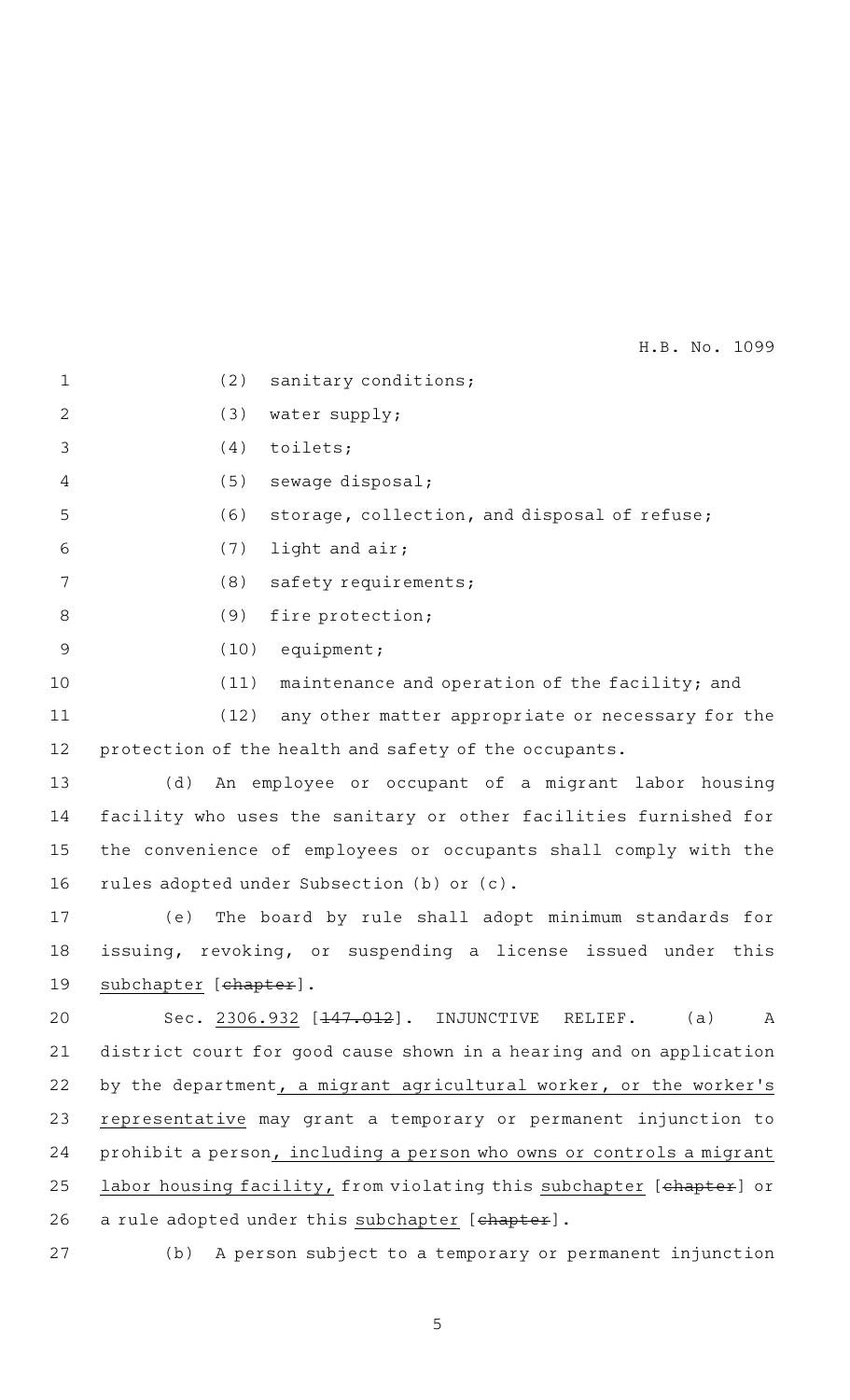under Subsection (a) may appeal to the supreme court as in other cases. 1 2

H.B. No. 1099

Sec. 2306.933 [<del>147.013</del>]. CIVIL PENALTY. (a) A person who violates this subchapter [chapter] or a rule adopted under this subchapter [chapter] is subject to a civil penalty of \$200 for each day that the violation occurs. 3 4 5 6

(b) The county attorney for the county in which the violation occurred, or the attorney general, at the request of the department, shall bring an action in the name of the state to collect the penalty. 7 8 9 10

SECTION 2. (a) On the effective date of this Act, all powers and duties of the Health and Human Services Commission and the Department of State Health Services relating to the inspection and licensing of migrant labor housing facilities are transferred to the Texas Department of Housing and Community Affairs. The Health and Human Services Commission, the Department of State Health Services, and the Texas Department of Housing and Community Affairs shall coordinate the transfer. 11 12 13 14 15 16 17 18

(b) The transfer does not affect the validity of any liability incurred, a license issued, a penalty assessed, a rule adopted, a proceeding, investigation, or remedy begun, a decision made, or other action taken by the executive commissioner of the Health and Human Services Commission, the commissioner of state health services, or the Department of State Health Services in connection with the inspection and licensing of migrant labor housing facilities. 19 20 21 22 23 24 25 26

27

(c) All rules, policies, procedures, and decisions of the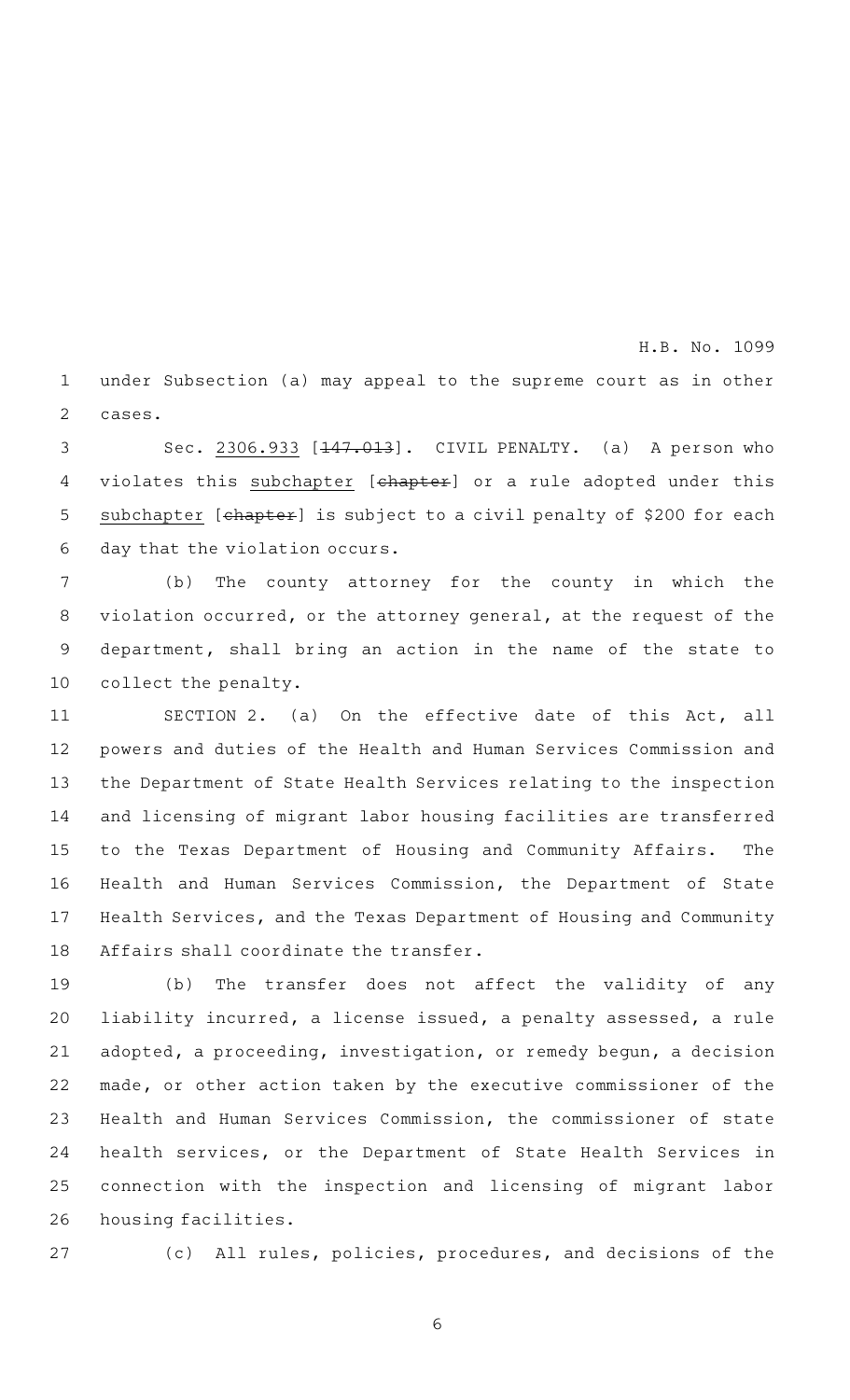executive commissioner of the Health and Human Services Commission, the commissioner of state health services, or the Department of State Health Services relating to the inspection and licensing of migrant labor housing facilities are continued in effect as rules, policies, procedures, and decisions of the governing board of the Texas Department of Housing and Community Affairs or the executive director of that department, as appropriate, until superseded by a rule or other appropriate action of the board or the executive director of the department. 1 2 3 4 5 6 7 8 9

(d) Any action or proceeding before the executive commissioner of the Health and Human Services Commission, the commissioner of state health services, or the Department of State Health Services relating to the inspection and licensing of migrant labor housing facilities is transferred without change in status to the governing board of the Texas Department of Housing and Community Affairs or the executive director of the department, as appropriate, and the board or the executive director of the department assumes, without a change in status, the position of the executive commissioner or the commissioner in any action or proceeding to which the executive commissioner or commissioner is a party. 10 11 12 13 14 15 16 17 18 19 20 21

(e) The Texas Department of Housing and Community Affairs shall adopt fees, rules, and standards as required by Subchapter LL, Chapter 2306, Government Code, as transferred and redesignated by this Act, not later than January 1, 2006. 22 23 24 25

(f) The Texas Department of Housing and Community Affairs shall survey and research the quantity, availability, need, and 26 27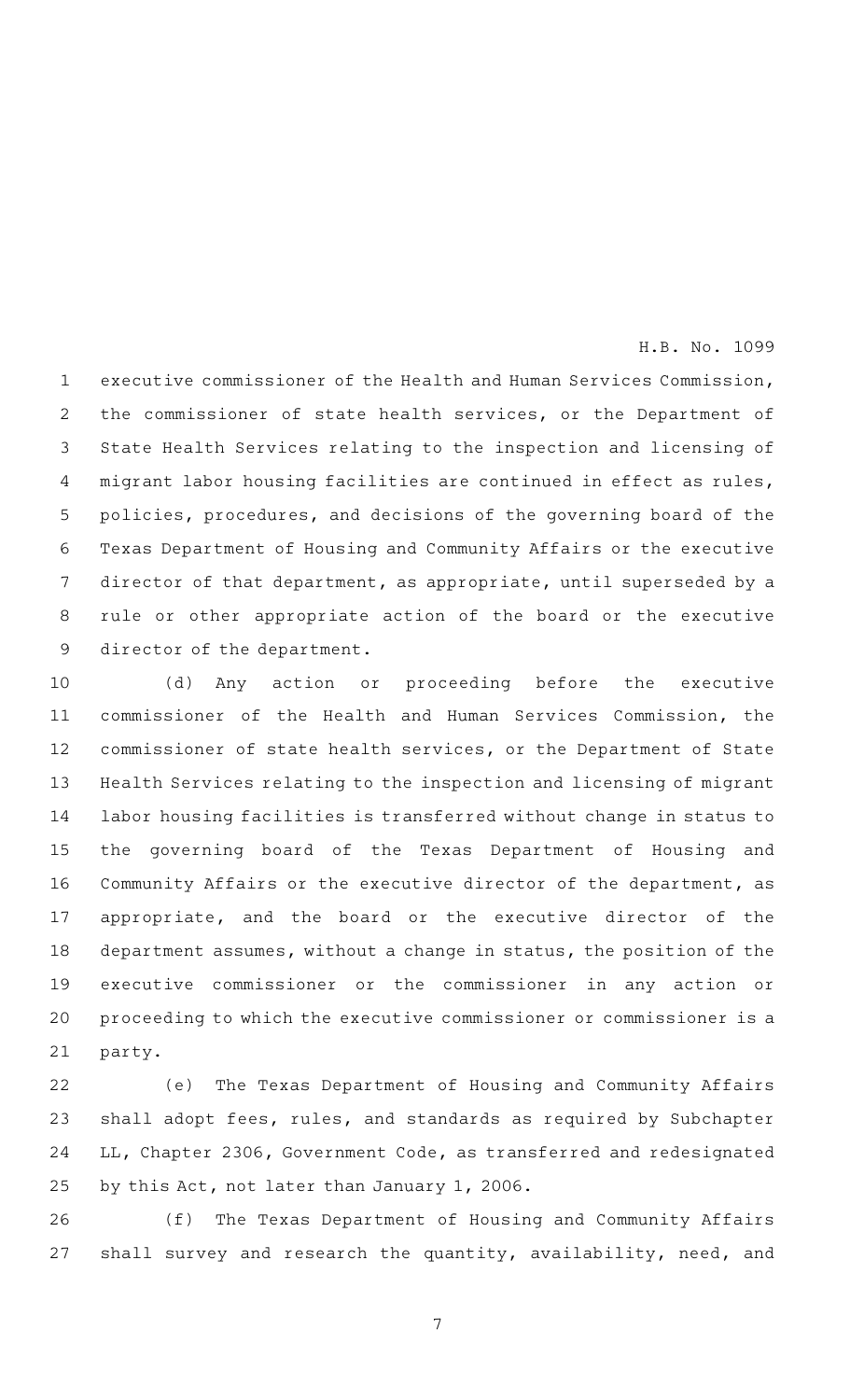|                | 1 quality of migrant labor housing facilities in this state and shall |
|----------------|-----------------------------------------------------------------------|
|                | 2 produce reports of its findings to the legislature not later than   |
|                | 3 September 1, 2006.                                                  |
| $\overline{4}$ | SECTION 3. This Act takes effect September 1, 2005.                   |